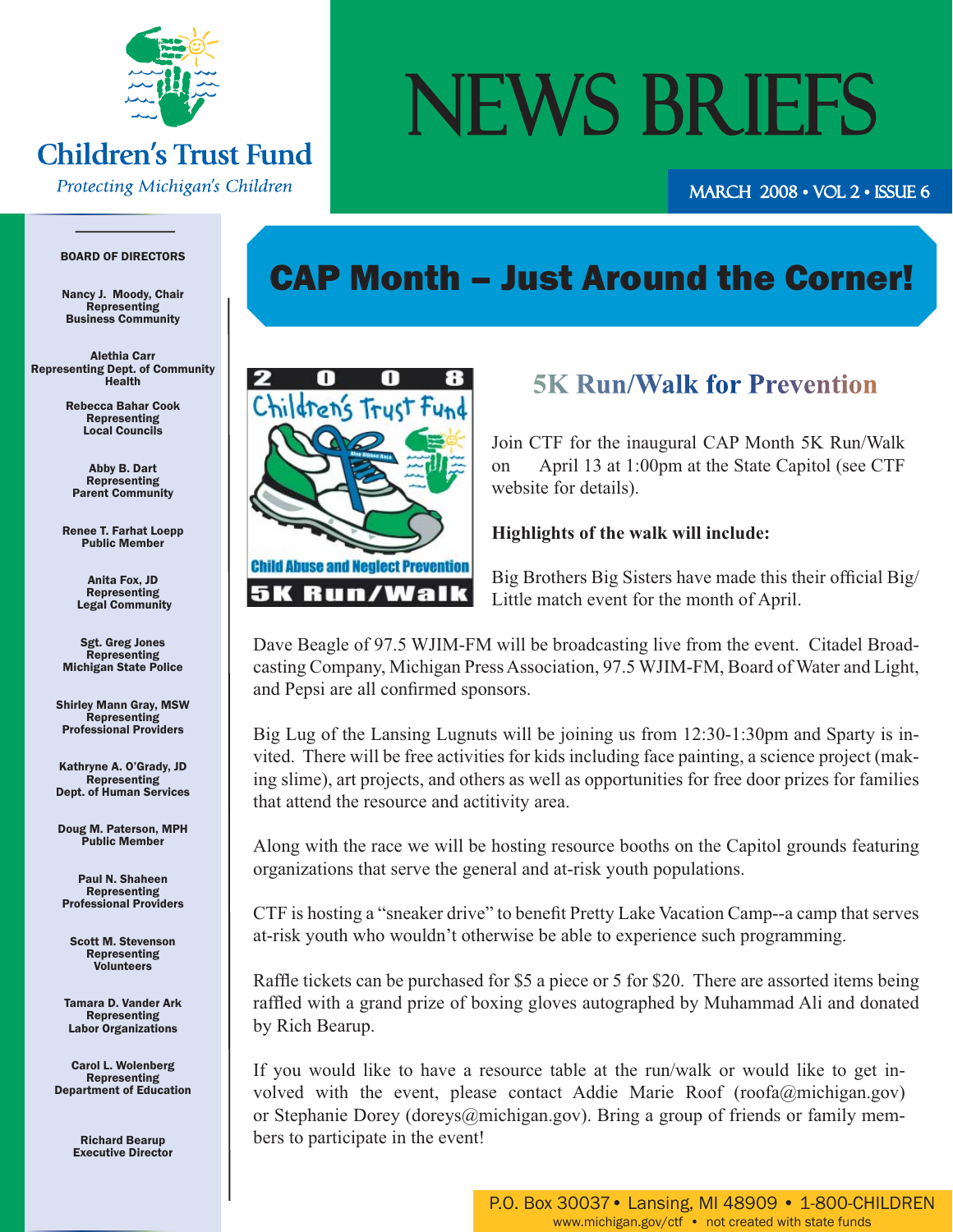### Pinwheels for Prevention



CTF recently distributed pinwheels to each local council. If your council did not receive the pinwheels or if you can use some extra pinwheels, please contact Alan Stokes at CTF. We look forward to hearing the creative ways in which your council or community used the pinwheels!

Please encourage your networks and communities to remember the Children's Trust Fund income tax checkoff. It is found on line 22 of the Michigan income tax form and allows tax filers to designate \$5 or more to CTF. CTF target marketed tax

preparers, accountants and state associations in 2008, in addition to broader marketing efforts through the Citadel broadcasting group and CBS Outdoor Advertising. The checkoff is one of CTF's primary means of generating revenue for funding its community-based child abuse prevention grants. All CTF grant-

ees and stakeholders received information about the checkoff in January and early February.

### Local CAP Month Activities

**Check Off** Please continue to forward dates for local CAP Month activities planned by your council or agency. Dates will be added to our statewide calendar which can be accessed via a "Spotlight" section of the CTF website throughout the month of April. The current calendar of statewide activities is attached on page 10.

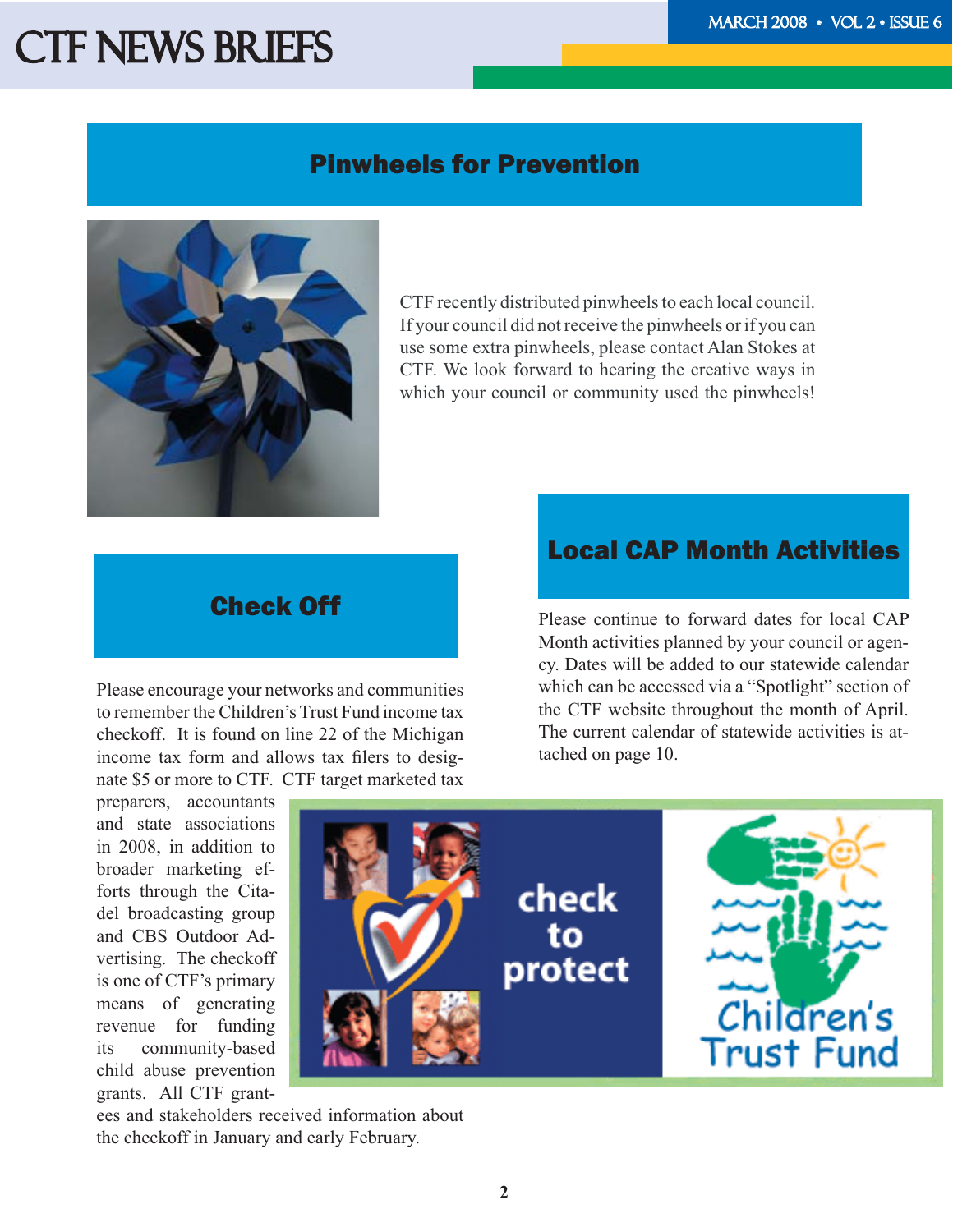### Second Quarter EGrAMS Tips #1-#3

Thank you to all grantees who attended EGrAMS trainings and worked one-on-one with CTF staff. CTF is excited about the EGrAMS reporting progress made in the last two months! We look forward to continuing to work with you to address reporting questions and concerns.

Here are some tips to assist you in completing your second quarter EGrAMS reports:

1. Use the  $\bigcup$  buttons in EGrAMS. Clicking on an  $\bigcup$  button in EGrAMS will provide you with more detailed information on how to complete the report. Many  $\ddot{\psi}$  buttons address the most common EGrAMS questions or areas of concern. New buttons have recently been added to aid in your reporting.

2. Contact CTF prior to submitting your report. If you have questions about how to report your data or specific activities, please contact CTF *before* submitting your reports. CTF staff can then answer your questions and walk through the reports with you. As a result, your reports will be submitted correctly and will not require corrections…. ultimately saving you time!

3. How to report "New" and "Continuing" participant data. "Continuing" participants are those participants who carried over or continued from the previous quarter. The "Continuing" column usually applies *only* to direct service activities, when participants are served on an ongoing manner and services overlap quarters. As a reminder, the CBCAP Reporting Guidelines define direct services as follows: "Direct services means that the services must be provided to an individual or family and the *planned* duration of the services should be more than a one-time event. Some examples of preventative direct services include: voluntary home visiting, parenting programs, parent mutual support, respite care, family resource centers, or other family support programs." The guidelines also note, "Such activities do not include information and referral, one-time public education events, or public awareness campaigns."

Local councils should *not* report any numbers in the "Continuing" column, since councils do not provide direct services but rather provide one-time activities or a series of public education and information sessions. An exception for local councils would be participants served via a demonstration grant for direct services or participants served via baby pantries.

For second quarter reporting, direct service grantees should report any participants who entered the program between January 1, 2008 and March 31, 2008 in the "New" column. Any participants who carried over from the first quarter should be reported in the "Continuing" column.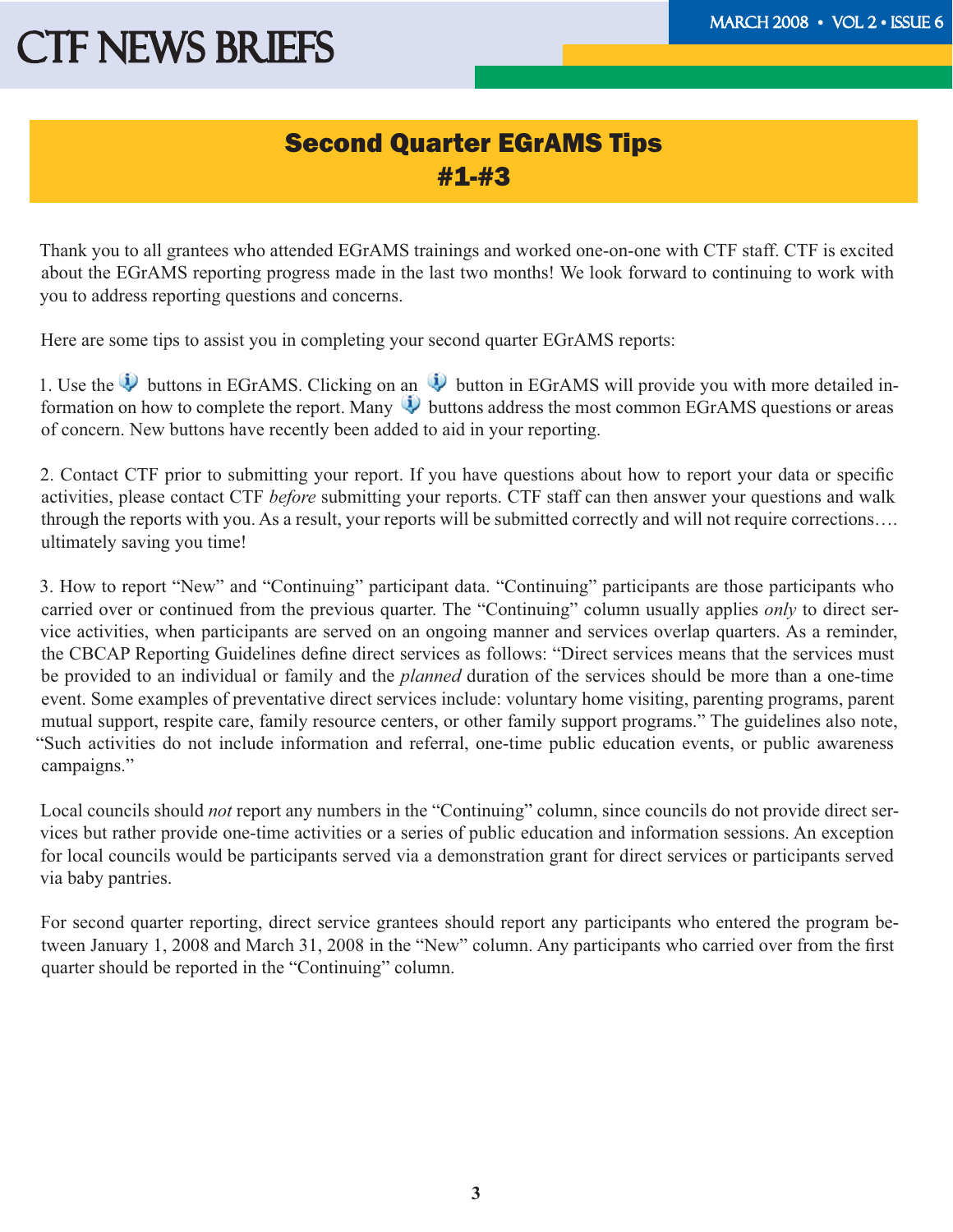#### Second Quarter EGrAMS Tips #4-#6

4. What to report in the Participant Data section. To make it easier for local councils to report participant and race data, councils now only need to report participant and race data for activities that fall under *Section B, Education Services* & Activities (found on page 3 of the Program Register). That is, you do not need to report specific participant/race data for activities such as roof sits, information booths, fairs, speaking engagements, etc. However, you should continue to capture the *total participants* for these activities and report in the appropriate line item.

#### *Example for local councils:*

In Section B, Education Services & Activities you report:

- 25 adults at a Parent Education Presentation
- 200 students at a Baby Think it Over Presentation
- 175 students at a Bubbylonian Encounter

Then for the Participant Data (page 1 of the program register) you would report:

- 25 adults in the "Total Number of Adults" line item
- 375 children in the "Total Number of Children" line item.

You would then report race data for these participants on page 2. *Remember, you DO NOT need to report participant/race data on activities that you record under Sections A, C, or D on page 3 of the program register.*

Direct service grantees should report all participants served (in the CTF funded program) in the Participant Data section.

5. How to report Race of New Participants data. Both local councils and direct services should only report race data for the "New" participants reported on page 1 of the program register. Your race data should always *equal* your "New" participants. For example, if you reported 25 new adults in the "Total Number of Adults" line, your adult race data should equal 25 (e.g., 18 White/Caucasian, 5 Black/African American, 2 Hispanic or Latino American). Likewise, if you reported 375 new children your race data in the "Child" column should equal 375.

6. How to report Other Printed Materials. Local councils are asked to report on other printed materials (in addition to newsletters) produced and distributed.

*Example:* In the reporting quarter, your council produced:

- *one* Never Shake a Baby flyer (and had 500 copies made)
- *one* Safe Sleep brochure (and had 1,000 copies made)
- • *two* inserts describing community services, council activities, etc. (and had 1,000 copies of each made)

On your program register, you would enter "4" in the "Other Printed Materials Produced" line item (1 flyer + 1 bro*chure + 2 inserts = 4 other printed materials).* 

In the "Other Printed Materials Distributed" line item, you would then enter the total number of those materials that you distributed to the public, whether through mail, email or in person (e.g., 300 flyers + 800 brochures + 1,000 inserts +  $1,000$  inserts = 3,100 distributed).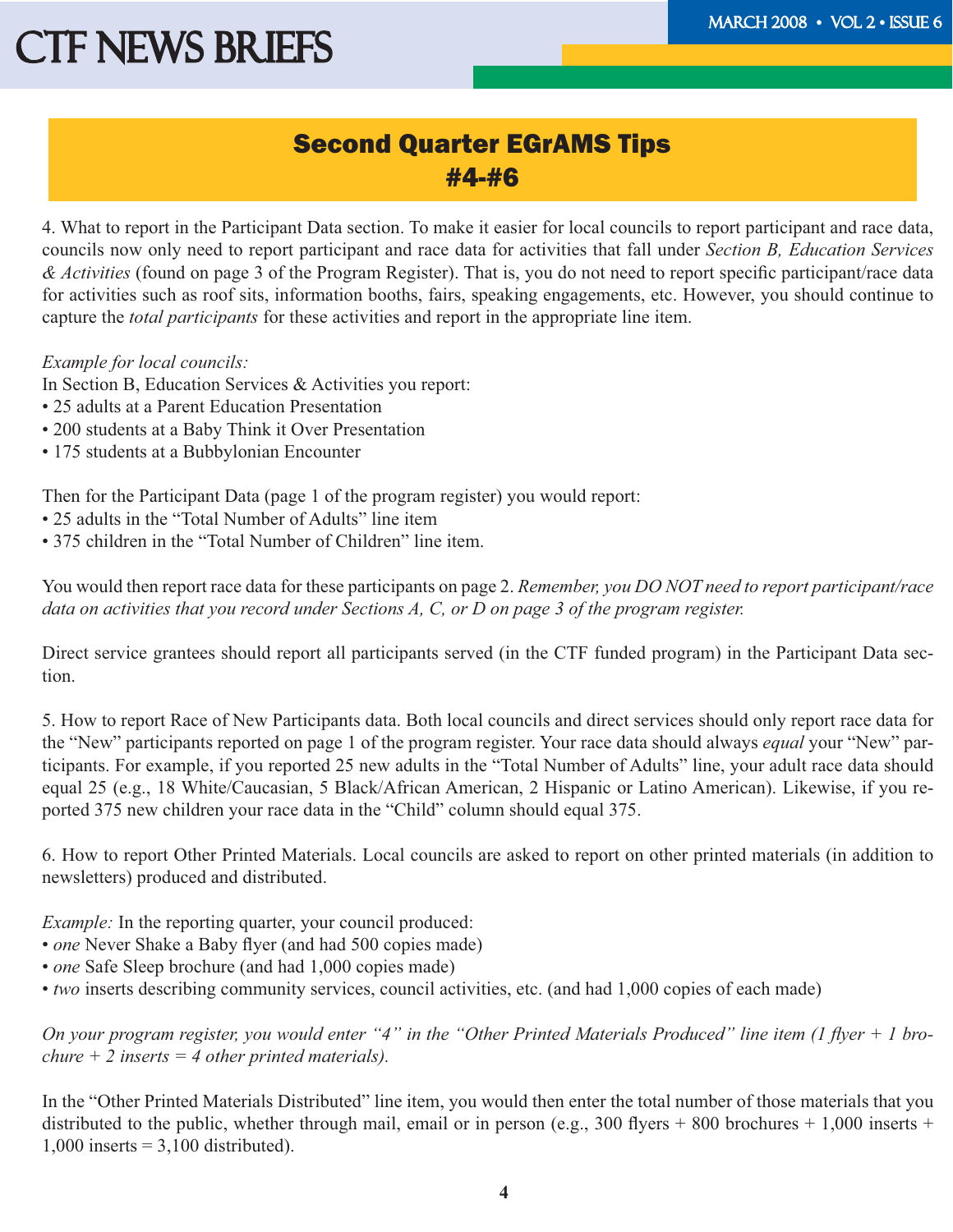### Second Quarter EGrAMS Tips #7

7. Use your Activity Report to guide your reporting. Your activity report is a tool meant to capture your program's objectives, activities, measurements, and outcomes. You can use the Activity Report to record workshops conducted, evaluation tools used, and the results of those evaluations. You can also use it to record collaboration activities and public awareness events and initiatives.

To get the most out of your Activity Report, you can use it as a guide for reporting activities in your Program Register. That is, the Activity Report and Program Register should mirror each other to the extent possible. Any activities that were enabled in some way by CTF funding or blended funding (whether through direct costs such as materials or indirect costs such as staff support) can be captured in both the Activity Report as well as the Program Register. The only time you would *not* report activities from the Activity Report in the Program Register would be if *zero* CTF funds or matching funds were used.

For example, if you have a program that is 100% funded (materials, staff, etc.) through a United Way grant, you would not report that program in the Program Register. However, if you have a program that is funded through another grant, but you use CTF funds to pay for salaries and wages of the person(s) implementing or supporting the program, then you can report the program/activity in your Program Register. You can also report all activities that are made possible through blended funding (CTF plus other funders) or CTF match dollars.

*Direct Service grantees:* You should only report CTF funded programs and activities in both your Activity Report and Program Register.

**We hope these tips help in completing your second quarter reports. If you have any questions, please contact CTF before you submit your report in EGrAMS!**

## Tier Movement Application Deadline Extended

The deadline for Tier 1 Local Councils  $\mathbf{M}$   $\mathbf{M}$  wishing to apply for movement to Tier 2 has been extended to April 30, 2008. Please contact Janell Thelen at 517-335-3741 if you have any questions about this process.

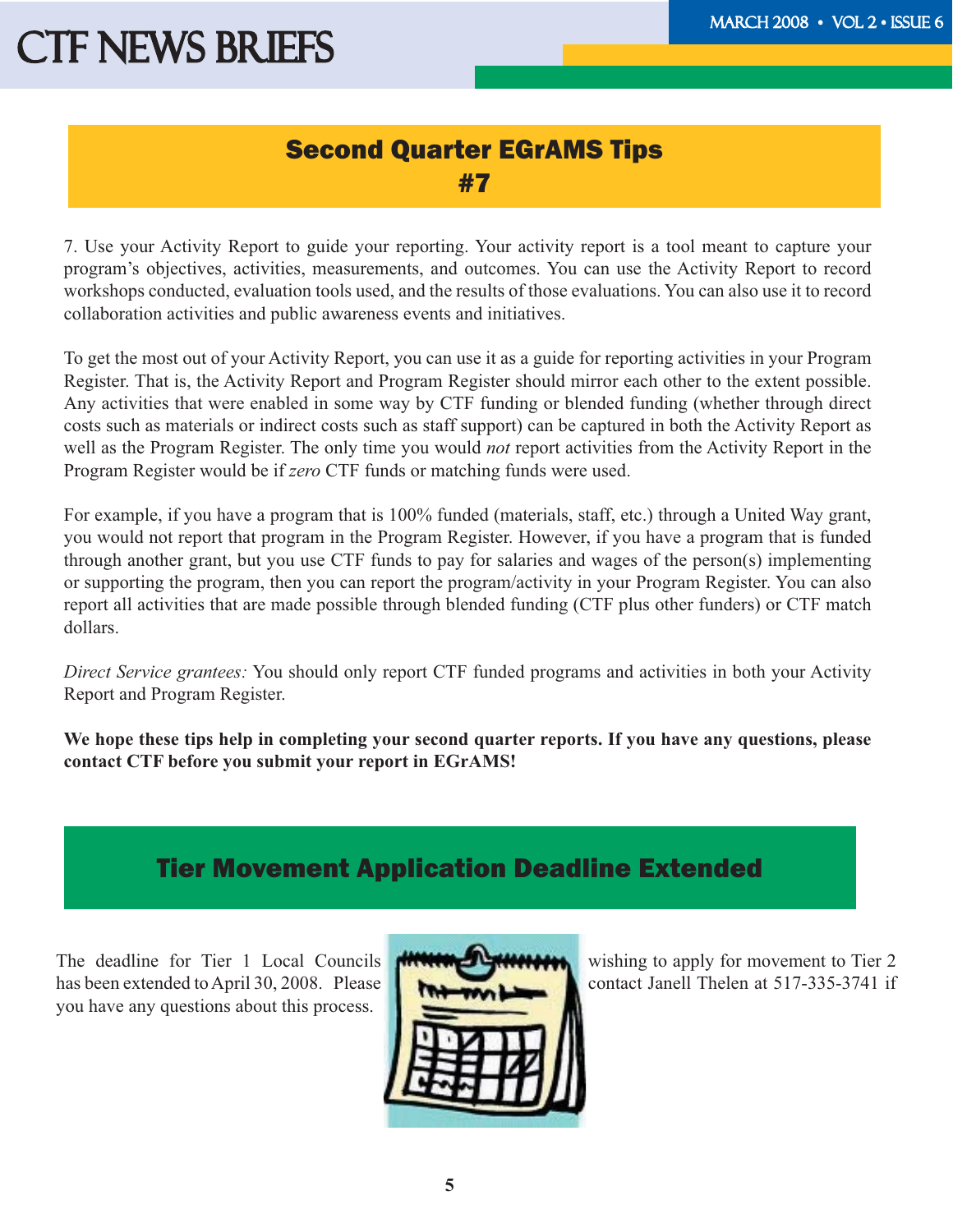#### Zero to Three Secondary Prevention Initiative

CTF is pleased to announce that the Zero to Three program received an additional increase in appropriations in FY08 (\$375,000 or 7% above the \$1.5 million received in FY07). In FY07, nine new grants were awarded that expanded Zero to Three secondary prevention services to 11 Michigan counties and more than 1,000 at-risk children and families. CTF held another RFP for FY08. Six new grants were awarded that will expand Zero to Three services to even more at-risk, underserved children and families throughout Michigan. Zero to Three now funds 52 programs that serve 56 Michigan counties.

In addition, HB 5531 is currently under consideration with the full House Appropriations Committee. The bill proposes to increase Zero to Three appropriations an additional \$375,000 for FY08, bringing the total increase for the current fiscal year to \$750,000. If HB 5531 passes, 13 new grants will be awarded this fiscal year. Since FY05, Zero to Three appropriations have increased 39% (from \$4.774



million to \$6.649 million), and counties served have increased by over 25%. If HB 5531 passes, Zero to Three appropriations will have increased 47% over FY05 levels (\$4.774 million to \$7.024 million).

On March 18, 2008, the House increased funding by another \$375,000 for a total of \$2.5 million for 0-3 abuse and neglect prevention grants reflecting a \$750,000 increase over FY-07 appropriations (MDE; State School Aid (K-12) Budget: Early Childhood Grants (Sec. 32c), and the DCH Senate Subcommittee recommend increasing funding for 0-3 Secondary Prevention programs from \$524,000 to \$1 million in FY-09.

### Zero to Three RFP Announcement

The Children's Trust Fund—on behalf of the Michigan Departments of Human Services, Education, and Community Health—announces a Request for Proposal (RFP) for Zero to Three Secondary Prevention Programs. This opportunity will be a statewide competition open to all bidders and will fund Zero to Three Secondary Prevention grants from October 1, 2008 to September 30, 2011. Funding is contingent upon grant agreement compliance and legislative appropriations. The RFP will be posted on the DHS and CTF websites April 1, 2008.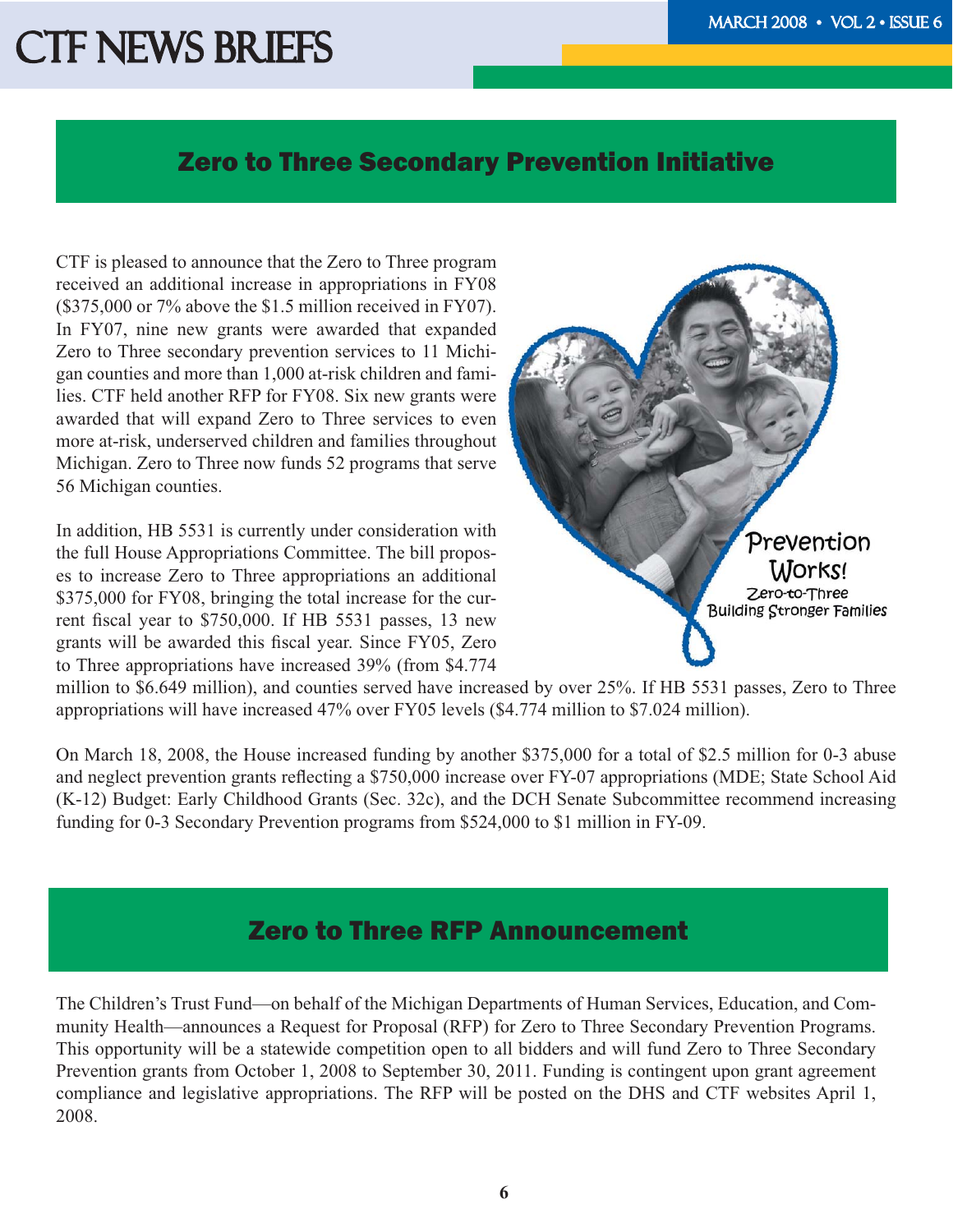### Presentation to Help Stop Bullying

Stop Bullying Now! Web cast: The Web cast will feature "spotlight examples" of state- and community-level campaigns that use the Stop Bullying Now! resources, and will outline how you can put the resources to work locally. The Web cast will also include a brief overview of the entire Stop Bullying Now! Campaign and its resources.

The Web cast is being hosted by the Health Resources & Services Administration and MCHCOM.com. Presenters will include Stephanie Bryn, MPH (U.S. Dept. of Health & Human Services, Health Resources & Services Administration) and Dr. Susan Limber (Institute on Family and Neighborhood Life, Clemson University).

The Web cast is on Wednesday, April 16, from 1:30 p.m. to 3:00 p.m. EDT. To register online, go to http://www.mchcom.com/liveWebcastDetail.asp?leid=329.

### Channing Bete Spring Group Order



Channing Bete is offering a Spring Group Order program that allows Michigan PCA partners (which includes any current grantee agency) to save on prevention materials. Many products are promoted on the Channing Bete website at http://pcaamerica.channing-bete.com/. CTF has arranged again for orders to be made directly with Channing Bete.

Prices will be Group A (\$.58), Group B (\$1.11), Group C (\$.37), Group K (\$1.39). There is a \$13.00 drop ship fee per order. Group A may be imprinted for \$.67 per unit.

Orders should be sent directly to Jasmin Tomic at Channing Bete. If you have any questions, please contact Alan Stokes at CTF. Please act now as the deadline for placing orders is April 30!

### Direct Service RFP Announcement

The Direct Service (Child Abuse and Neglect Prevention Programs) 3-year Request For Proposals (RFP) will be posted to the CTF website (http://www.michigan.gov/ctf) by May 9, 2008 for services to begin October 1, 2008.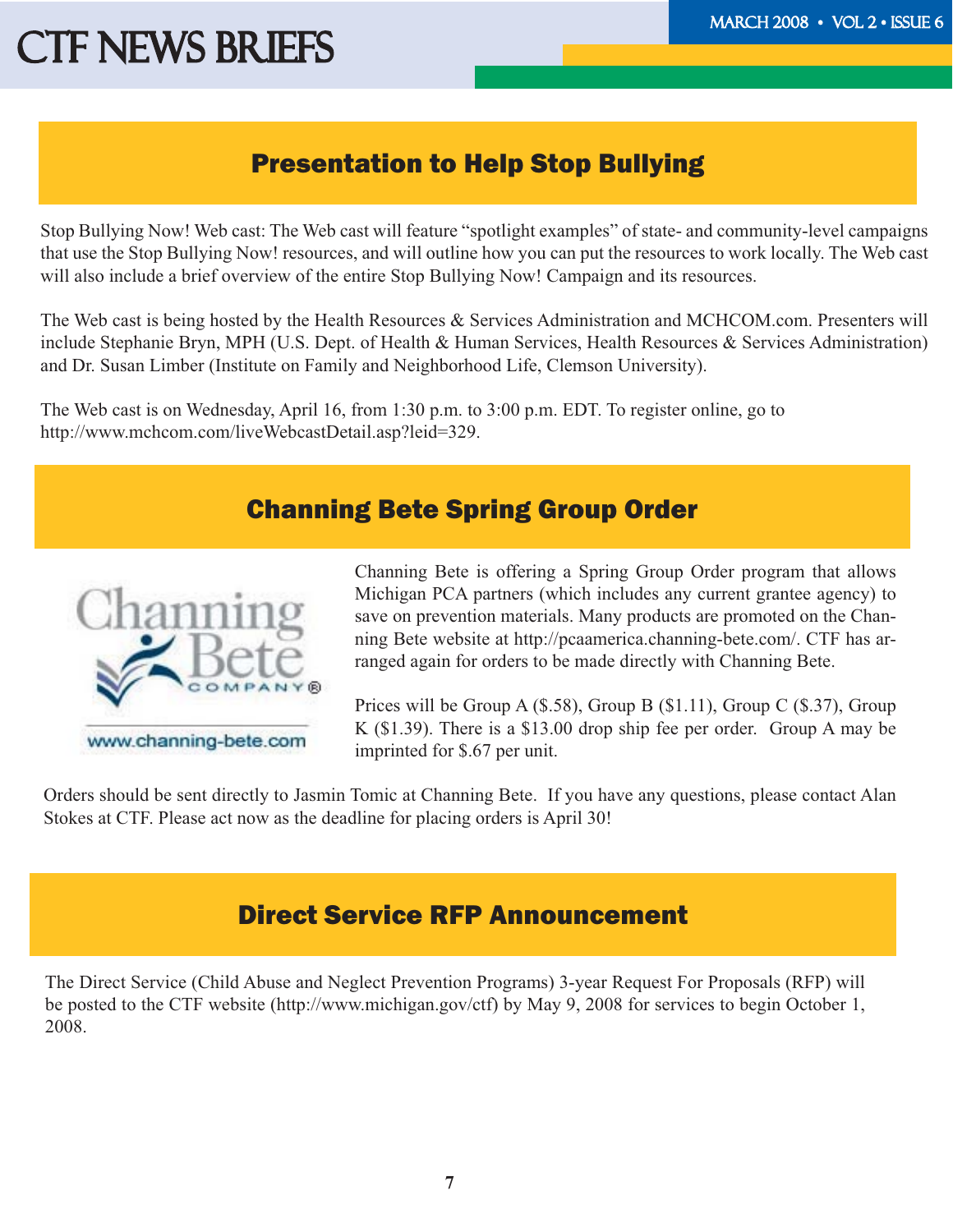## First Local Council Workgroup

The first meeting of the Local Council Workgroup was held on March 13, 2008 via teleconference. Turnout was strong including Karen Adams, Rich Bearup, Mary Becker-Witt, Yvette Clark, Stephanie Dorey, Doncella Floyd, Suzanne Greenberg, Cindy McCann, Pat Rosen, Carol Schmidt, Paul Shaheen, Annemarie Valdez, Linda Wood, and Chris Zenti participated. Group co-chairs are Annemarie Valdez and Rich Bearup.

Information was provided and a discussion held on policies, progress and opportunities relating to the tier movement process, quarterly reports, and changes in designation agreements. Also, CTF reported that it will honor its commitment to differentiate between federal and non-federal funding of councils which will make reporting requirements much less burdensome for Tier I and II councils. CTF also reported that the annual monitoring questionnaire is being eliminated. New provisions are on the horizon and CTF will continue to advocate that councils should not be negatively impacted by them.

Local council representatives expressed very positive experiences with CTF over the past two years particularly as they related to CTF listening to and communicating with councils, as well as advocating in their behalf in Lansing.

The group also discussed some initial and excellent ideas relating to current local council needs:

- Annual Training
- Capacity building training
- Mentoring councils by councils
- Group services that might be researched by CTF
- Keep working on quarterly advances

The next meeting will be on May 1, 2008, at 10:00am.

## Circle of Parents

CTF has scheduled a 2-day, April 21 - 22, 2008 Circle of Parents Statewide Training at Holiday Inn, Lansing West (7501 W. Saginaw Hwy, Lansing, MI 48917). This is for training new facilitators and Parents for Parent Leadership in the implementation of new sites. CTF will reimburse mileage, and provide breakfast and lunch for the 2-day training. There is no registration fee to attend; however, lodging and dinner is not reimbursable. Complete registration information is attached. You may contact Sylvia Brown Jones at (517) 241-7792 or by email at brown-joness@michigan.gov regarding this training.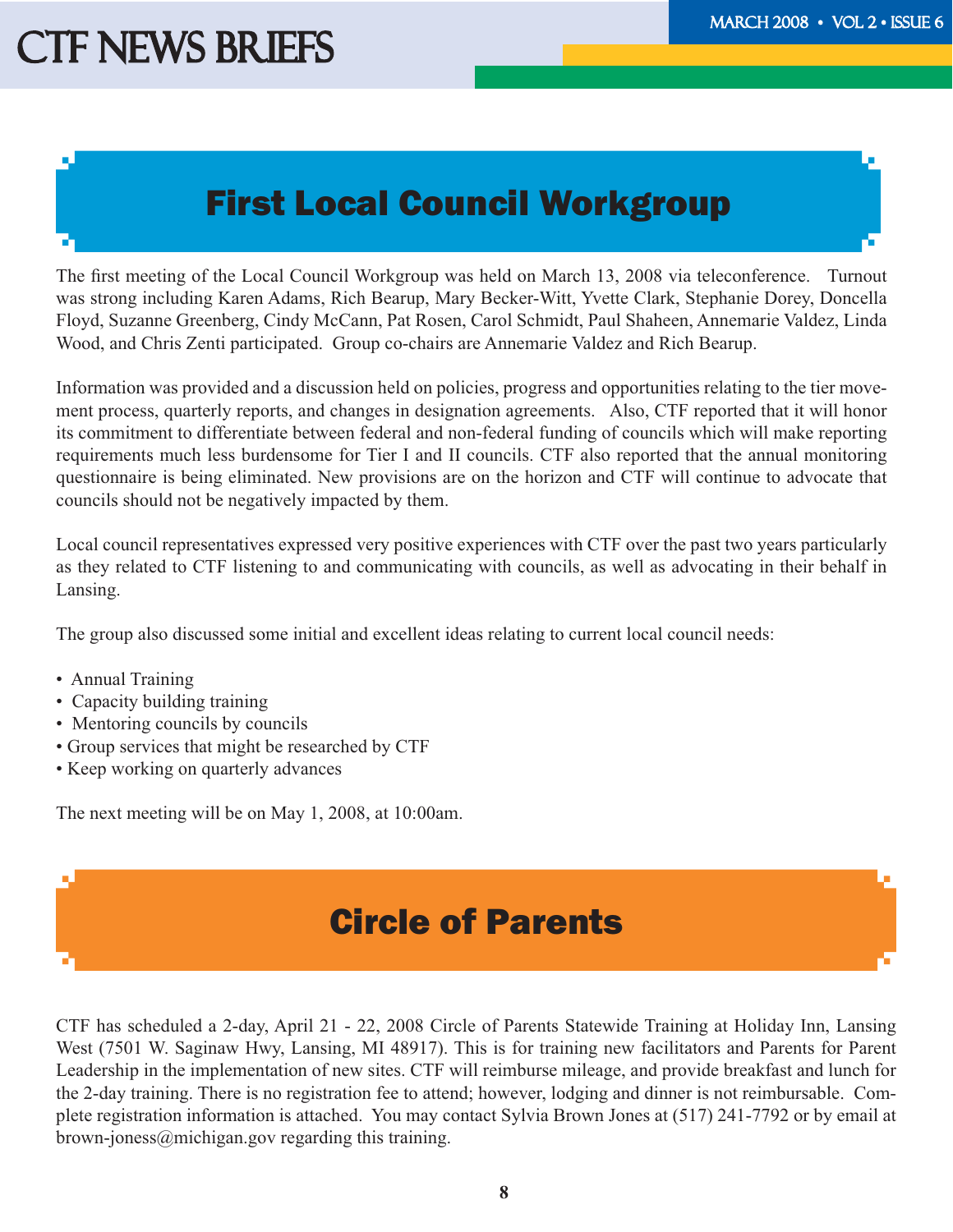### **Upcoming Events**

**April 21-22:** The Michigan Childhood Lead Poisoning Prevention and Healthy Homes Programs will hold a Lead Safe and Healthy Homes Conference on April 21 and 22 at Michigan State University's Kellogg Center in East Lansing. For more information or to register, visit www.mphi.eductrng.net or contact Tarah Collins at 517.324.8329 or tcollins@mphi. org.

**April 28:** The Children's Trust Fund Board will have it's regular quarterly board meeting at 1:30pm at the DTE Energy office at 101 S. Washington Square, Ste. 700 in Lansing. The public is invited to attend. For more information contact the CTF office.

**May 6:** On May 6, the Child and Family Resource Council will recognize and honor individuals and groups who have positively impacted the lives of children and families in Kent County at it's 20th Annual Service to Children Awards. The event will be held at 5pm on May 6 at Loosemore Auditorium on GVSU's Pew Campus. Contact (616) 454.HOPE to make reservations.

**May 15:** The Oakland County CAN Council (CARE House) will have a **Journey of Hope Luncheon** on May 15 at 12:00pm at the Birmingham Athletic Club. To host a table of 10 at this event or to RSVP call Erika at 248-332-7173.

**May 16:** The Tri-County Coalition for the Prevention of Child Abuse and Neglect (serving Grand Traverse, Kalkaska, and Leelanau Counties) will sponsor the 2nd Annual Child Abuse Prevention Golf Outing. The event will start at 12:00 p.m. at The Crown Golf Club, 2430 West Crown Drive in Traverse City. For more information, contact Linda Wood at 231.929.4166 or tricountycoalition@yahoo. com.

**Note: Many other April events are listed on the CAP Month calendar on page 10. Please send to CTF any information on additional May and June events for the April newsletter.** 

### **Community Celebrates PAM Month!**

On Saturday, March 15th the CTF cosponsored an early childhood investment event at the Peter Vetal Elementary School in the Brightmoor District of Detroit! The community involvement was inspiring and the event was a huge success. Congressman John Conyers one of many distinguished guests and keynote speaker. The Congressman briefed attendees on the Education Begins at Home Act (EBAH), which he cosponsors.

will provide \$400 million in funding Zero-to-Three Program/Policy Analyst The EBAH is federal legislation aimed at the prevention of child abuse and neglect through home visitation, parent education, and community referrals to increase family functioning. Programs for qualifying families are voluntary and proven effective. The EBAH, if passed, (over three years) for child abuse and neglect prevention and supportive programs to improve school readiness. Michigan could potentially receive \$13.7 million to aide families and funding would pass through state agencies already administering proven child abuse & neglect prevention programs.

Michigan already operates six model programs and, yet, there is an unmet need that the added funds would serve to fulfill.

#### CTF STAFF

Richard Bearup 517-335-1938 BearupR2@michigan.gov *Executive Director With CTF since 2006*

Sylvia Brown Jones, LMSW 517.241.7792 Brown-JonesS@michigan.gov

*Direct Service Grant Monitoring Circle of Parents Parent Leadership With CTF since 2005*

Stephanie Dorey (Contractual) 517.335.0671 DoreyS@michigan.gov *Fund Development Assistant With CTF since 2006*

Patricia Headley 517.241.7226 HeadleyP@michigan.gov *Cherish the Children Auction Supporting Families Conference Special Events With CTF since 1999*

Addie Marie Roof (Contractual) 517.335.5237 RoofA@michigan.gov

*With CTF since 2007*

#### M. Jeffrey Sadler, MBA 517.335.4620 SadlerM@michigan.gov

*Zero-to-Th ree Chief Administrative Analyst With CTF since 2005*

Alan Stokes, MDiv 517.241.7793 StokesA@michigan.gov *Community Awareness Operations & Logistics Website & e-Store With CTF since 2005*

Janell Thelen, MBA, CPA 517.335.3741 ThelenJ2@michigan.gov *Program Operations Staff Supervision With CTF since 2007*

a, **"Parenting is not a natural ability all of us are born with. It is a learning process that takes time, patience and the development of skills." -- Charles Schaefer**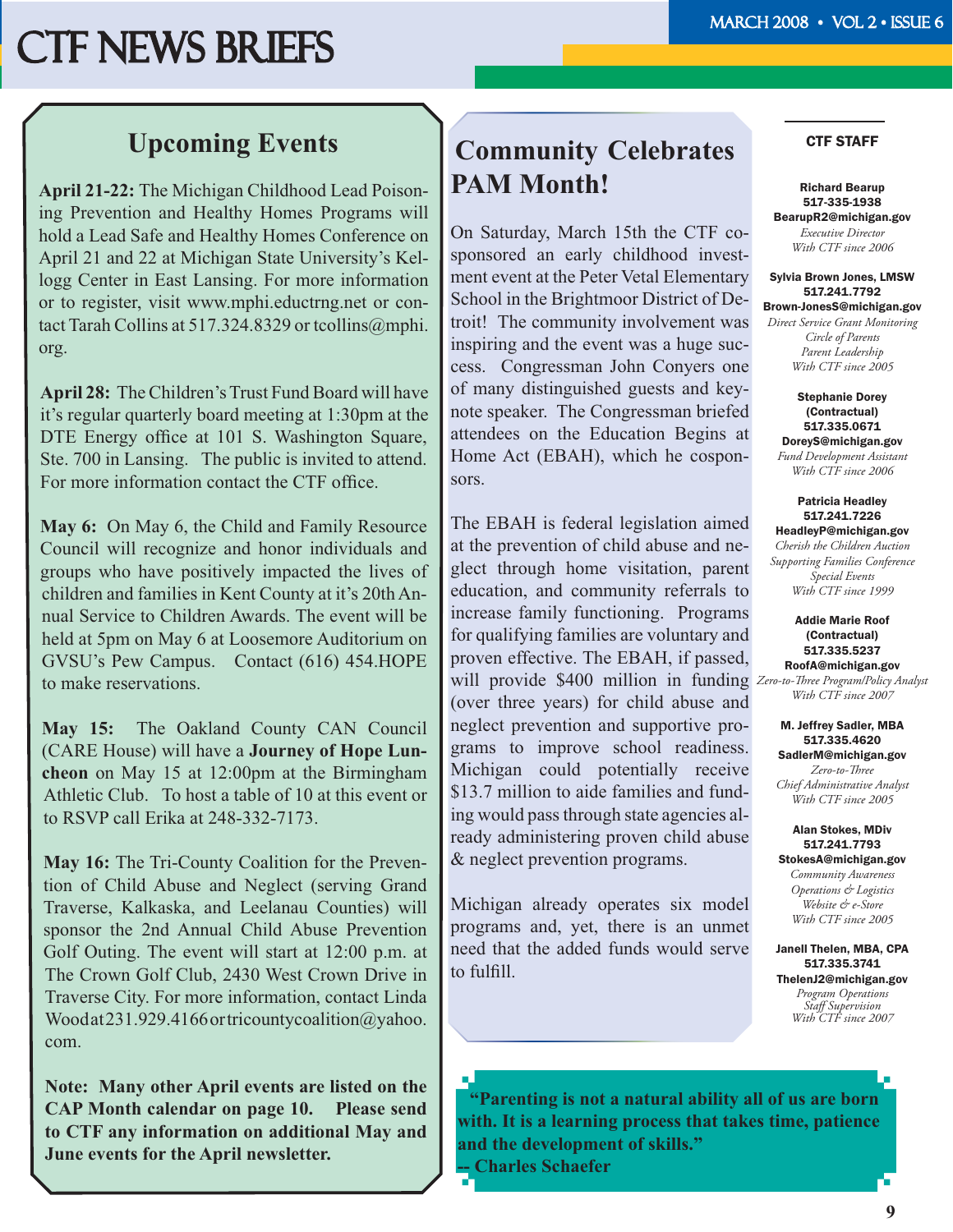April 2008<br>April is Child Abuse Prevention Month **April is Child Abuse Prevention Month**

| Saturday      | 5        | Be a Lifesaver Campaign<br>(Kalamazoo CAN<br>Council)                                                             |                                                                                                                                | 79  | Alpena/Presque Isle CA/N<br>Team Information Booth<br>(Alpena Mall)<br>8:30 AM Child's Hope Blue<br>(Heritage Park, Taylor)<br>Ribbon Walk for Kids | 82           | Otsego County Child<br>tification in Gaylord<br>10:00 AM Family Fun<br>Fair/MI Chip Iden-<br>Welfare Alliance)            |                      | 4 5 6 7 8 9 10<br>1 12 13 14 15 16 17<br>8 19 20 21 22 23 24<br>5 26 27 28 29 30 31<br>N O<br>δ<br>≧<br>H                                           |
|---------------|----------|-------------------------------------------------------------------------------------------------------------------|--------------------------------------------------------------------------------------------------------------------------------|-----|-----------------------------------------------------------------------------------------------------------------------------------------------------|--------------|---------------------------------------------------------------------------------------------------------------------------|----------------------|-----------------------------------------------------------------------------------------------------------------------------------------------------|
| Friday        |          | Be a Lifesaver Campaign<br>(Kalamazoo CAN<br>Council)                                                             |                                                                                                                                | 78  | 6:00 PM Calhoun CAP<br>Council Auction                                                                                                              | 25           |                                                                                                                           |                      | $M_{\odot}$ S<br>$\frac{8}{25}$<br>Ξ<br>1 5 6 7 8<br>12 13 14 15<br>19 20 21 22<br>26 27 28 29                                                      |
| Thursday      | $\omega$ |                                                                                                                   |                                                                                                                                |     | Party (St. Mary Catholic<br>4:30 PM Alpena/Presque<br>Isle CA/N Team Pizza<br>Parish)                                                               | $Z\!\!\!\!A$ |                                                                                                                           |                      | $\begin{array}{c}\n\hline\n\text{March} \\ \hline\n\text{I} \times \text{I}\n\end{array}$<br>$4\pm\overline{5}R$<br>s<br>nepas<br>nepas<br>S,       |
| Wednesday     |          | 6:00 PM Light of Hope<br>(Kalamazoo Public<br>Library)                                                            | $\bm{C}$                                                                                                                       |     |                                                                                                                                                     |              | (Upfront and Company)<br>Falling Star Fundraiser<br>cil 6th Annual Catch a                                                | $\widetilde{\gamma}$ |                                                                                                                                                     |
| Tuesday       |          | 12:00 PM Saginaw County<br>CAP Month Blue Ribbon<br>(Saginaw County Court-<br>and Pinwheel Program<br>house Lawn) | $\varphi$                                                                                                                      | 75  |                                                                                                                                                     |              | 7:00 AM Community Break- Marquette/Alger CAN Coun-<br>Senior Center, Charlotte)<br>CAPCO (Eaton Area<br>fast/Eaton County | 29                   | 6:00 PM Oakland County<br>CAN Council Circle of<br>Light (Oakland County<br>Court House)                                                            |
| <b>Monday</b> |          |                                                                                                                   |                                                                                                                                | 74  |                                                                                                                                                     | 77           |                                                                                                                           | $\%$                 | 9:00 AM The Community's<br>Child (Kalamazoo County<br>Community Health<br>Center)                                                                   |
| Sunday        |          |                                                                                                                   | tion-Citizens will turn on<br>Turn the Light on Preven-<br>support of child abuse<br>their porch lights in<br>prevention.<br>C | 7.3 | Sponsored by Children's<br>(Downtown Lansing)<br>1:00 PM 5K Run/Walk<br>Trust Fund                                                                  |              |                                                                                                                           |                      | <b>Blue Sunday</b><br>12:30 PM Pinwheels for Prevention<br>Garden (Saginaw CAN Council)<br>6:30 PM Candelight Vigil (Grand<br>Traverse Court House) |

The calendar above shows a few of the ways local communities are recognizing Child Abuse Prevention month in April, 2008.<br>For more information about child abuse prevention please call 1-800-Children or visit www.michigan.g The calendar above shows a few of the ways local communities are recognizing Child Abuse Prevention month in April, 2008. For more information about child abuse prevention please call 1-800-Children or visit www.michigan.gov/ctf.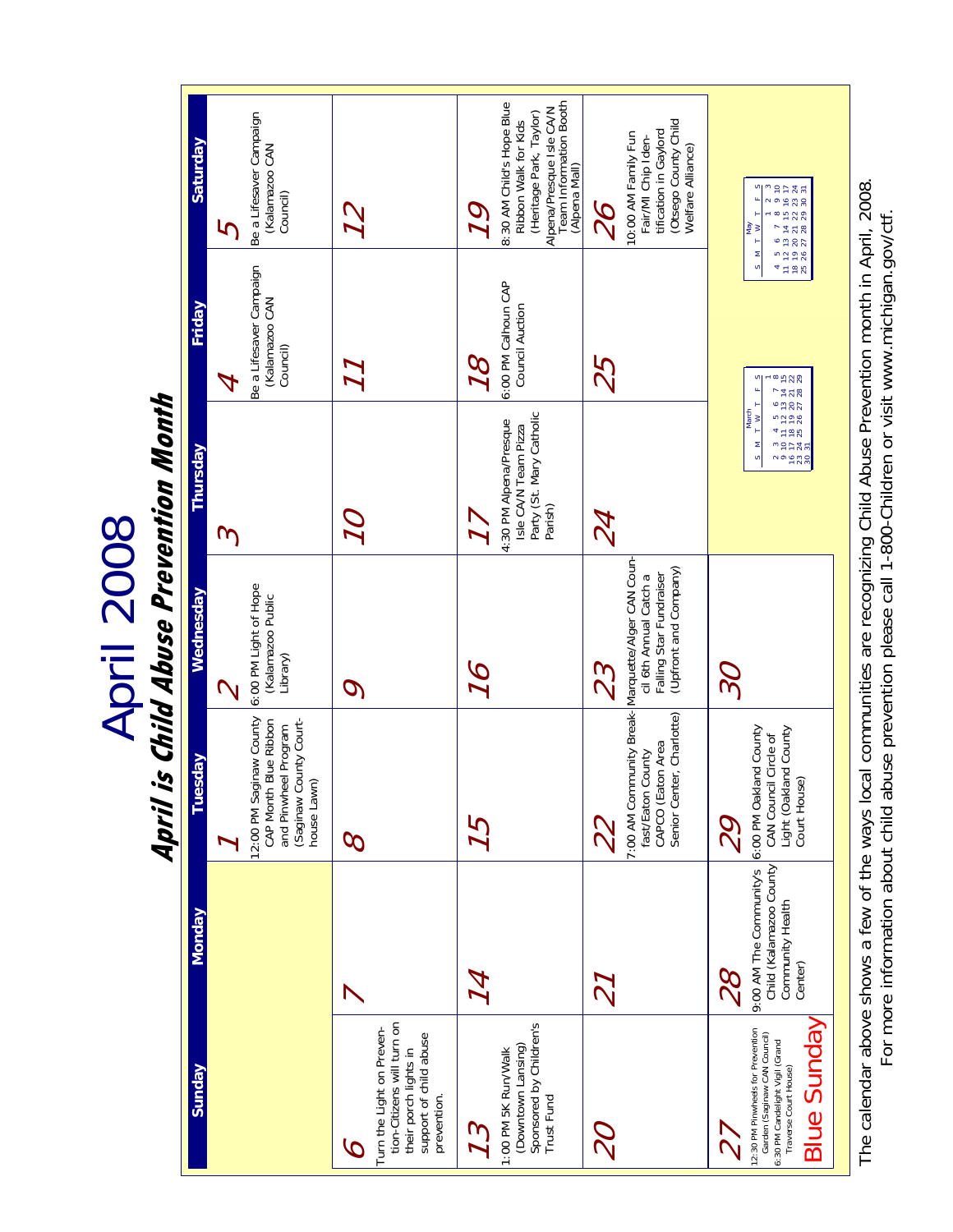



#### *What We Do*

Circle of Parents® is a growing national network of non-profit organizations and parent leaders that offer anyone in a parenting role the opportunity to participate in weekly group meetings with other parents to exchange ideas, share information, develop and practice new parenting skills, learn about community resources, and give and receive support. Groups are parent-led with the support of a trained group facilitator, are conducted in a confidential and non-judgmental manner, are free of charge and provide developmentally-appropriate children's programs or child care concurrent with the parent group meetings. Developing leadership on the individual, family, community and societal levels is a central theme of the Circle of Parents®. A Responsible Fatherhood program component was added for January 1 - December 31, 2008 for technical assistance and training. This component will be covered during the training. Michigan currently has ten sites, with multiple groups at these sites.

Circle of Parents® utilizes the following standards to guide groups:

- The groups utilize the mutual self-help support model.
- A trained group facilitator and parent leader facilitate the support groups.
- Open groups meet weekly and are offered at no cost to any participant.
- Driven by parent need and feasibility, a no-cost children's program is available; if not possible, then quality childcare is provided.
- The group facilitator, parent leader and other group members are available to one another between group meetings.
- Groups are ongoing, require no intake, and, with few exceptions, are open to all parents.
- Group members are assured of confidentiality in a non-judgmental environment within the limits of the law.
- Community resource information that supports healthy family development is available to all group members.

#### *Parent Leadership*

Circle of Parents® participants gain the knowledge and skills to function in meaningful leadership roles and represent a "parent voice" to help shape the direction of their families, programs and communities. Parents and professionals build effective partnerships and share responsibility, expertise and leadership decisions.

By promoting parents as leaders, participants in Circle of Parents® groups are empowered and prepared to take on leadership roles in their families and on the community, state and national levels.

Parent leadership, which is at the heart of Circle of Parents®, enables parents to contribute to the effectiveness and responsiveness of organizations as they participate in family support program and policy development.

#### *Research Based*

Focus groups and evaluation indicate that Circle of Parents® participants:

- become empowered to influence other parents and their community;
- feel supported and connected to other parents;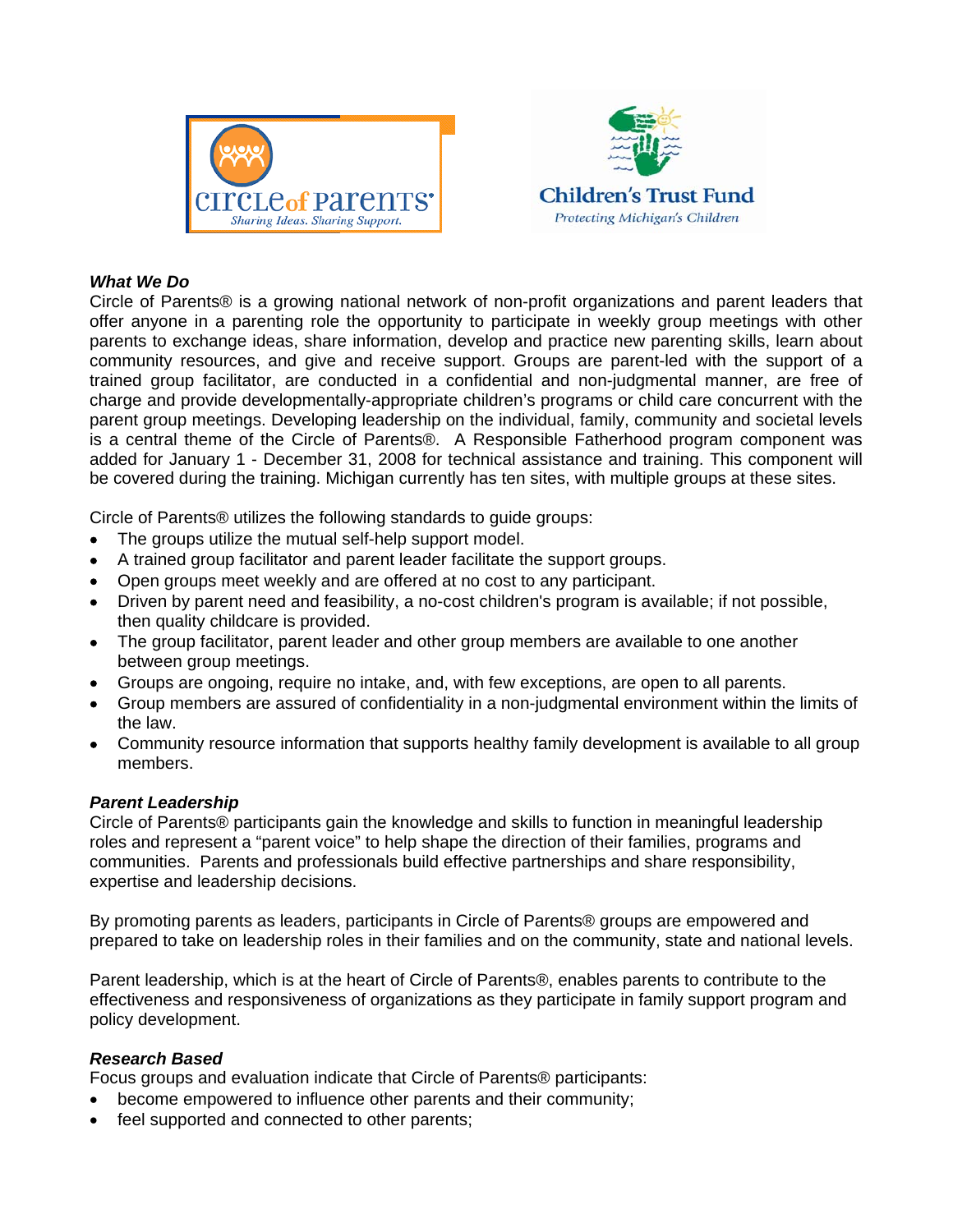- learn how to parent children as they grow;
- learn about non-violent ways to discipline children and learn more about themselves and how this awareness helps them to become better parents; and
- gain knowledge about meeting family needs from resources and materials that are provided.

Throughout Michigan, Circle of Parents is being used as the catalyst for developing parent leadership and involvement throughout the community. Fully honoring principles of mutual respect, equal contribution and shared leadership, parents become empowered to influence other parents and their community-advocating on behalf of their children and families.

#### *Who should attend?*

- Program Managers/Coordinators
- Parent Educators
- Parent Leaders (fathers welcome)

#### *What will attendees learn?*

- How to Develop, Implement and Evaluate the Circle of Parents ® Model
- The importance of promoting "parental balance"
- The importance of creating father friendly organizations
- How to use Circle of Parents® Model as a Catalyst for Developing Parent Coalitions
- Group Dynamics
- The Art of Group Facilitation
- Developing Parent Leadership
- Circle of Parent® Group Structure and Operations
- How to Apply Leadership Skills to Local and State-Wide Advocacy

#### *Training Information (Only 30 slots available - Register Early)*

- *Where:* , Holiday Inn Lansing West, Lansing, MI
	- o Capital Room In the Conference Center
	- o Driving directions, parking, and booking your hotel reservations, information can be obtained from the following link: http://www.holidayinn.com\lansing-west
- *When:* Monday, April 21, 2008, 8:00 AM 5:00 PM & Tuesday, April 22, 8:00 AM 4:00 PM
- *Cost:* Training and materials will be provided to participants at no charge. Breakfast and Lunch is also provided. Participants will be responsible for lodging, and dinner.

#### *Where to Stay:*

Holiday Inn Lansing West 7501 W. Saginaw Hwy Lansing, MI 48917 Phone: (517) 627-3211 Fax: (517) 627-5240 Check-in Time: 4:00 pm/Check-out Time: 12:00 pm

The Holiday Inn Lansing West Hotel & Conference Center features 244 well appointed guest rooms with Free High Speed Wireless Internet Access throughout the hotel. It also has over 16,000 square feet of flexible meeting space, to accommodate up to 400 guests. The room rate will be \$65.00 per night, plus taxes.